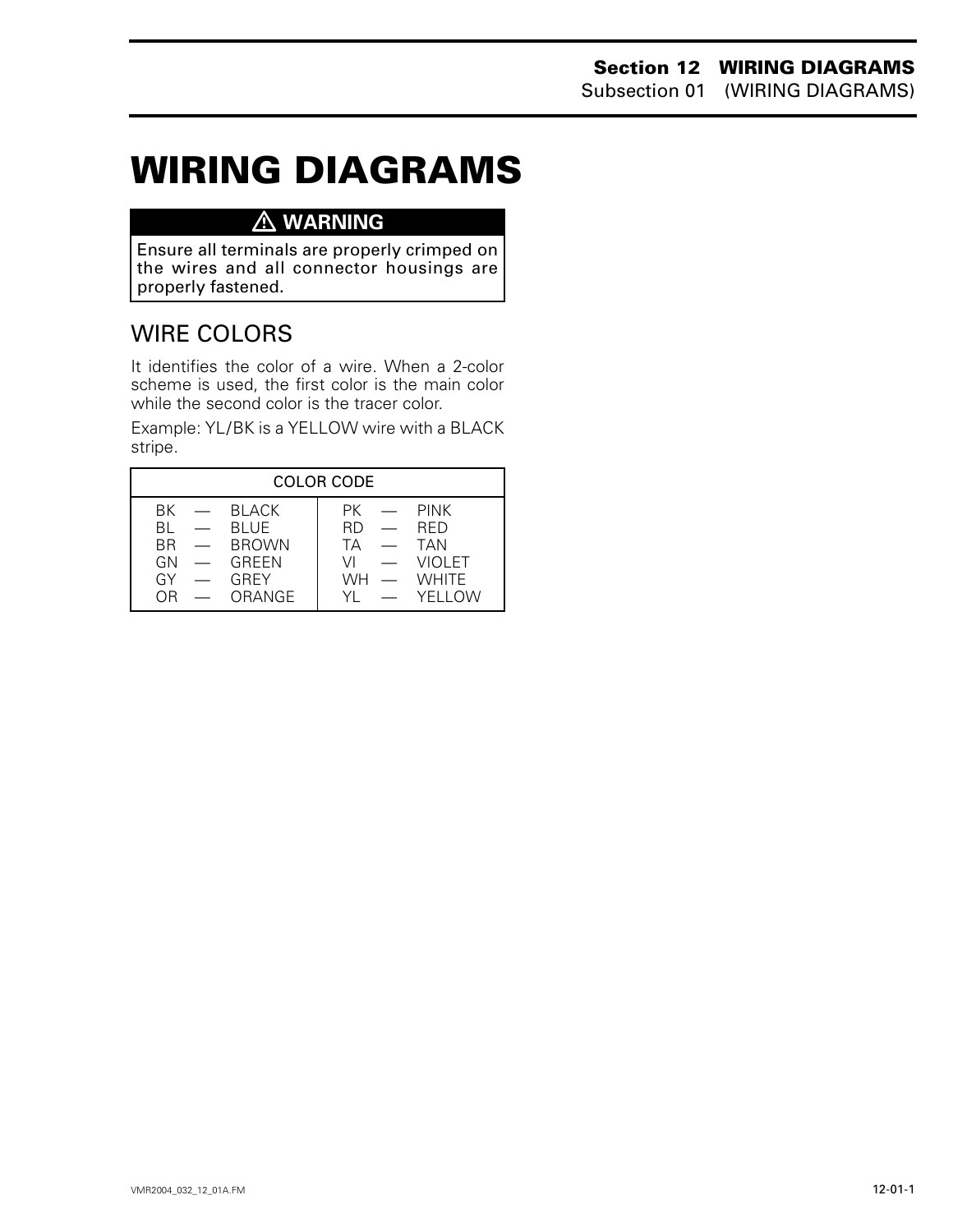### **Section 12 WIRING DIAGRAMS**

Subsection 01 (WIRING DIAGRAMS)

*DS 650*